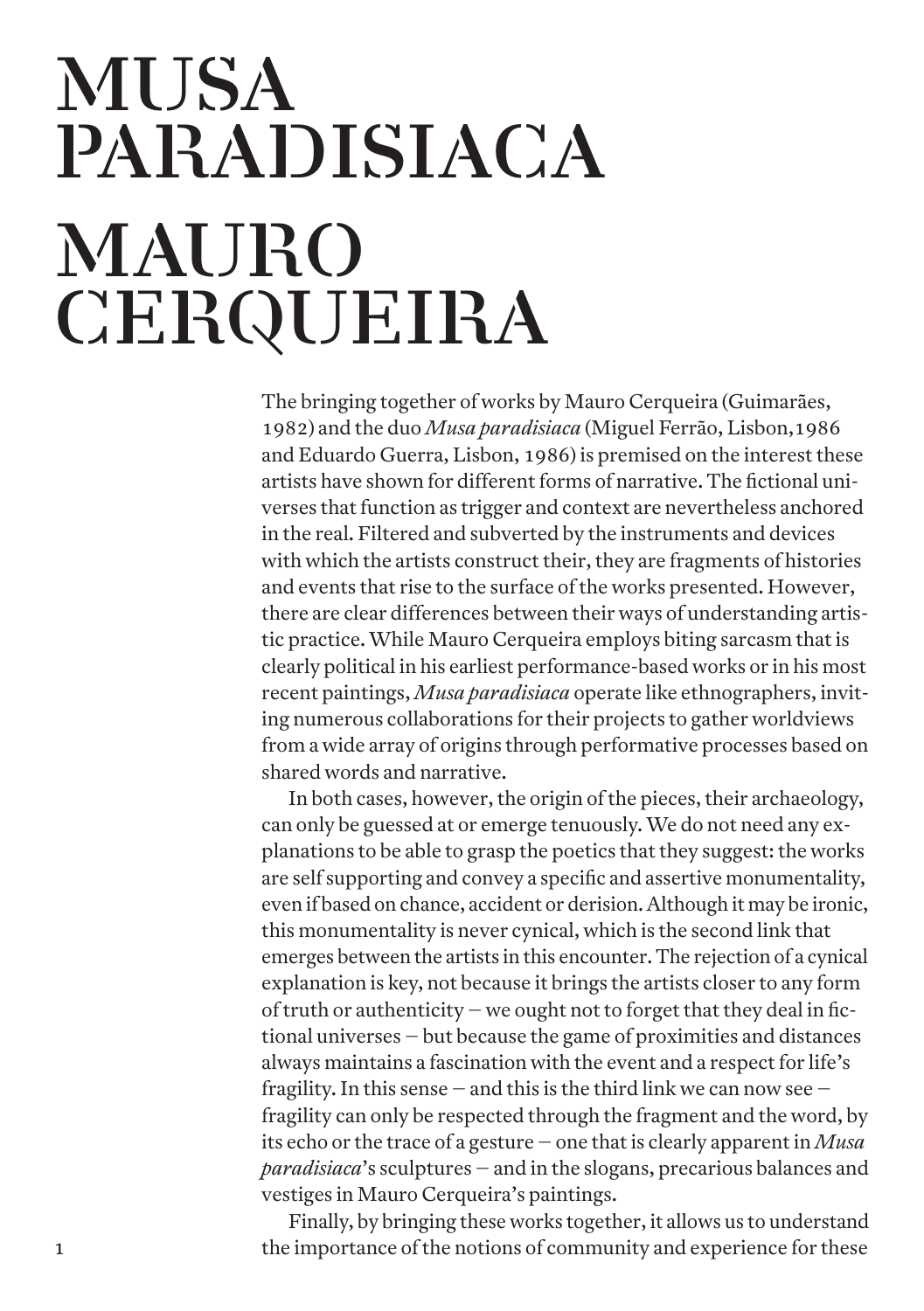

Mauro Cerqueira

Uma brecha no muro, 2008 Bricks, wood and old fan Variable dimensions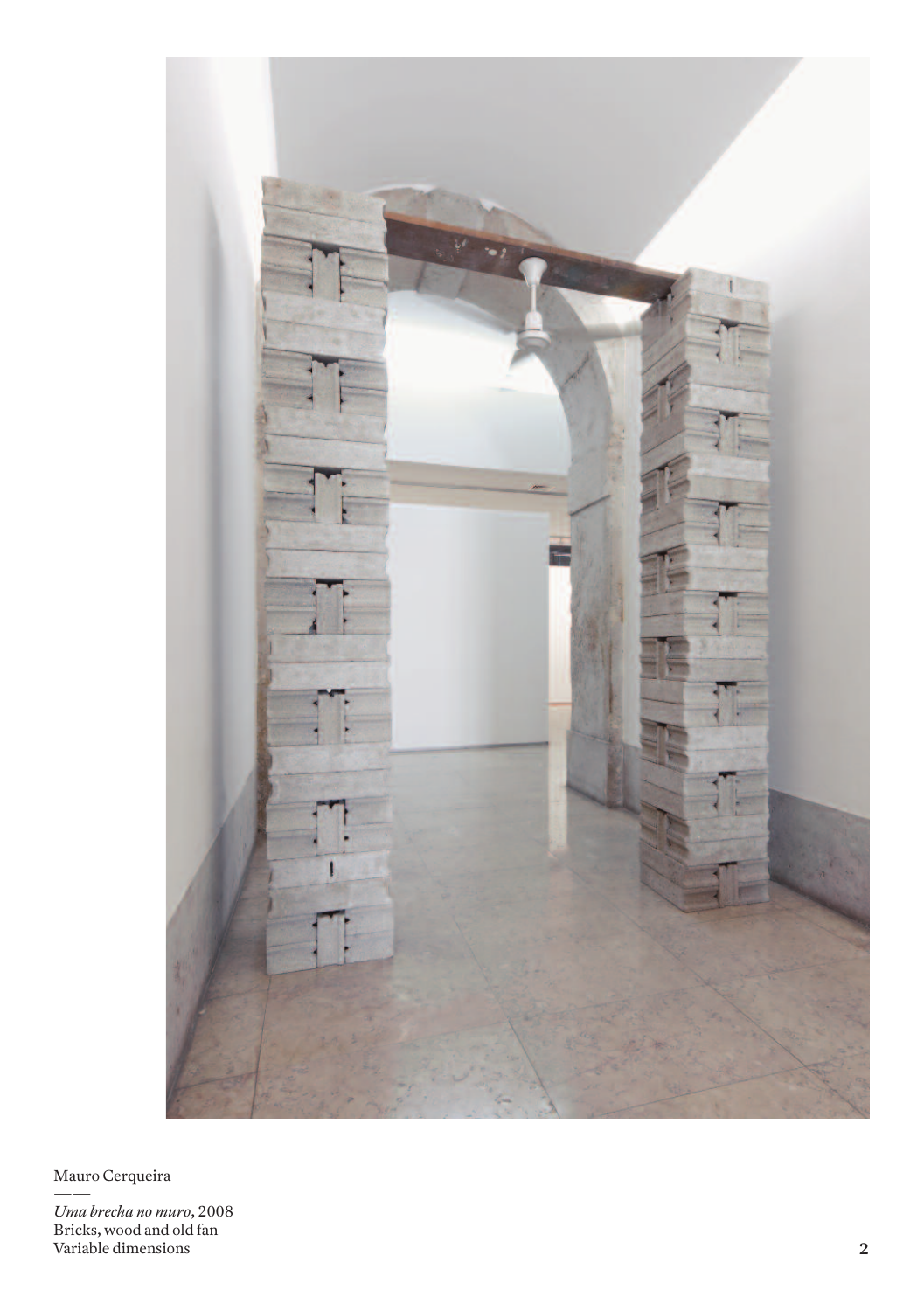**artists,the significance oftheir interestin materiality and immanence that nevertheless maintains a need to restore a pre-aesthetic and idealistically unmediated memory to the arts.**

**The works presented here by** *Musa paradisiaca* **are pieces that were recently included in the Cachola Collection and that belong to the duo's most recent group of works. These are sculptural objects that configure bodies out ofthe trunks of holly oak trees, from which spring heads made of animal glue.**

**The vernacular power ofthe images derives from their origin in people whom the artists metin their field work, forming a gallery of primary sources in their narratives. Presented for the firsttime at CRAC Alsace – Centre Rhénain d'Art Conetmporain in the exhibition** Alma – Bluco in  $2015/16$ , they are part of a more irregular grouping **of** pieces (using a wide array of supports) that form a metanarrative **anchored in stories partially gathered from S.Tomé e Principe in consequence oftheir complicity with the sculptor Tomé Coelho, with whom they collaborate since 2013. Their names refer to living individuals, metamorphosed into metamorphic creatures, in a game of hidden references to the individual, shared histories, which nonetheless remain in a nebulous limbo, only vaguely coming to the fore.Itis from the gazes ofthese heads,the posture ofthe satiny oak bodies,that one can liberate a potentialthat seems to emerge from some sort of origin of discourse or perplexity.**

**Mauro Cerqueira's works presented here date from various periods of his artistic production: a sculpture configuring a portico with a ceiling fan (***Uma Brecha no Muro***) dates from 2008, while the piece entitled** *Orrer Gue d Lutar* **is from the following year and was exhibited for the firsttime at Galeria Nuno Centeno in Porto. The four paintings generically entitled** *Arrasto* **are works from 2012, which are associated with a floor sculpture in the form of snake skin, a reference to the idea ofthe trace or the vestige that permeates his work in various forms. Here,they are converted into a typology recognisable from art history: a painting on canvas. The importance ofthe word as a residual marker is equivalentto these marks left on the canvas, which recover a process steeped in the history of avant-garde artists, materialised in valid, allusive processes that nonetheless gain an aesthetic quality in and of themselves. Emerging out of a dialogue between these works, silent and full ofthe markings of words, is perhaps the possibility of an art anchored in the real, one thatis free ofthe mannerist burdens of metaphor.**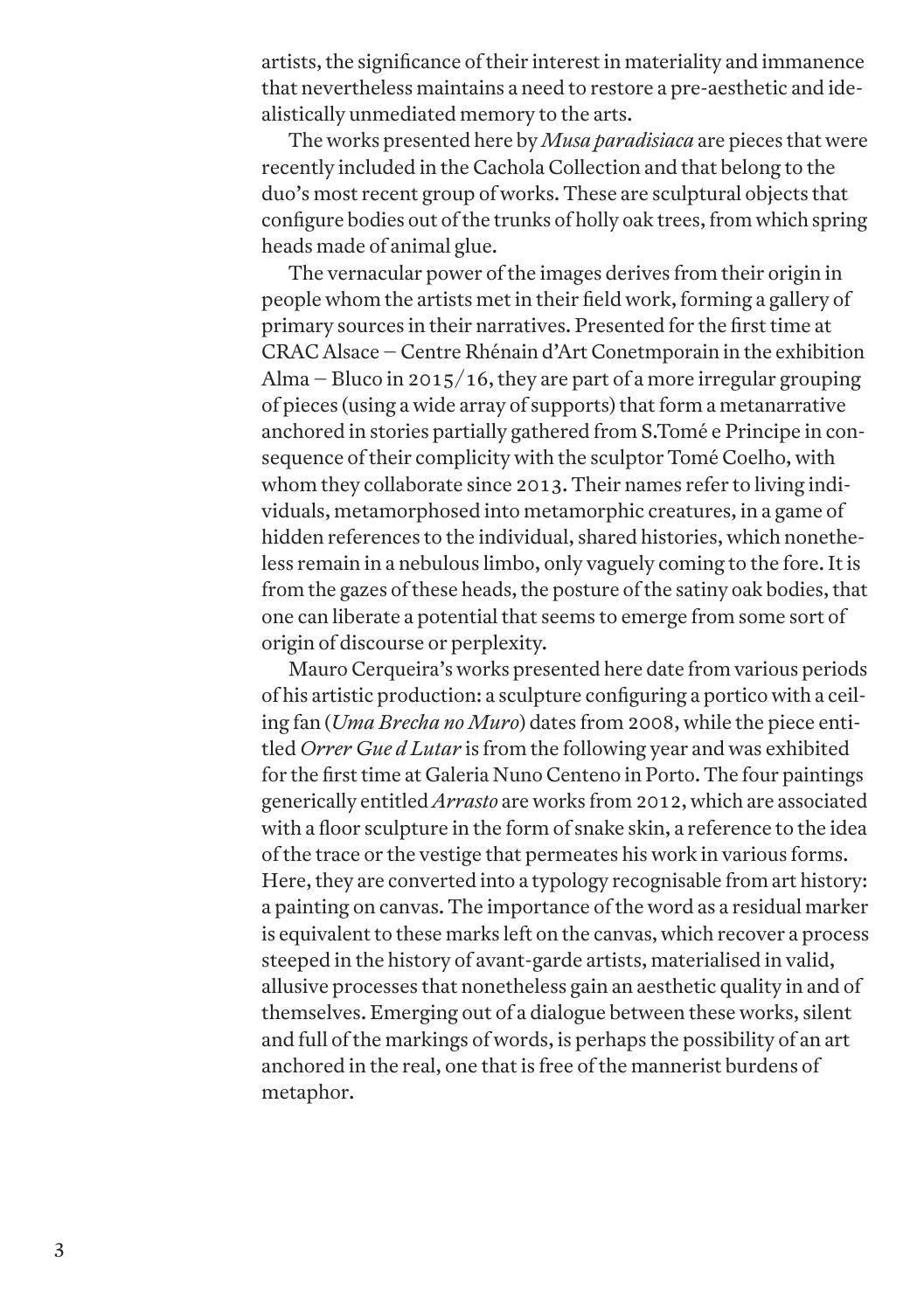

#### *Mu s a p a ra dis ia c a*

**— —**

Cantor—Caído / Singer—Recumbent, 2015 *Musa paradisiaca* w/ Tomé Coelho **H**olm oak wood and animal glue **3 0 × 3 2 × 3 7 c m ; 5 5 × 3 2 0 × 1 3 5 c m**

**— —** *Co lin a —Ma m a de ir a/ Milk m a id***, 2 0 1 5** *Musa paradisiaca* w/ Tomé Coelho **H**olm oak wood and animal glue  $33 \times 25 \times 28$ cm;  $57 \times 220 \times 110$  cm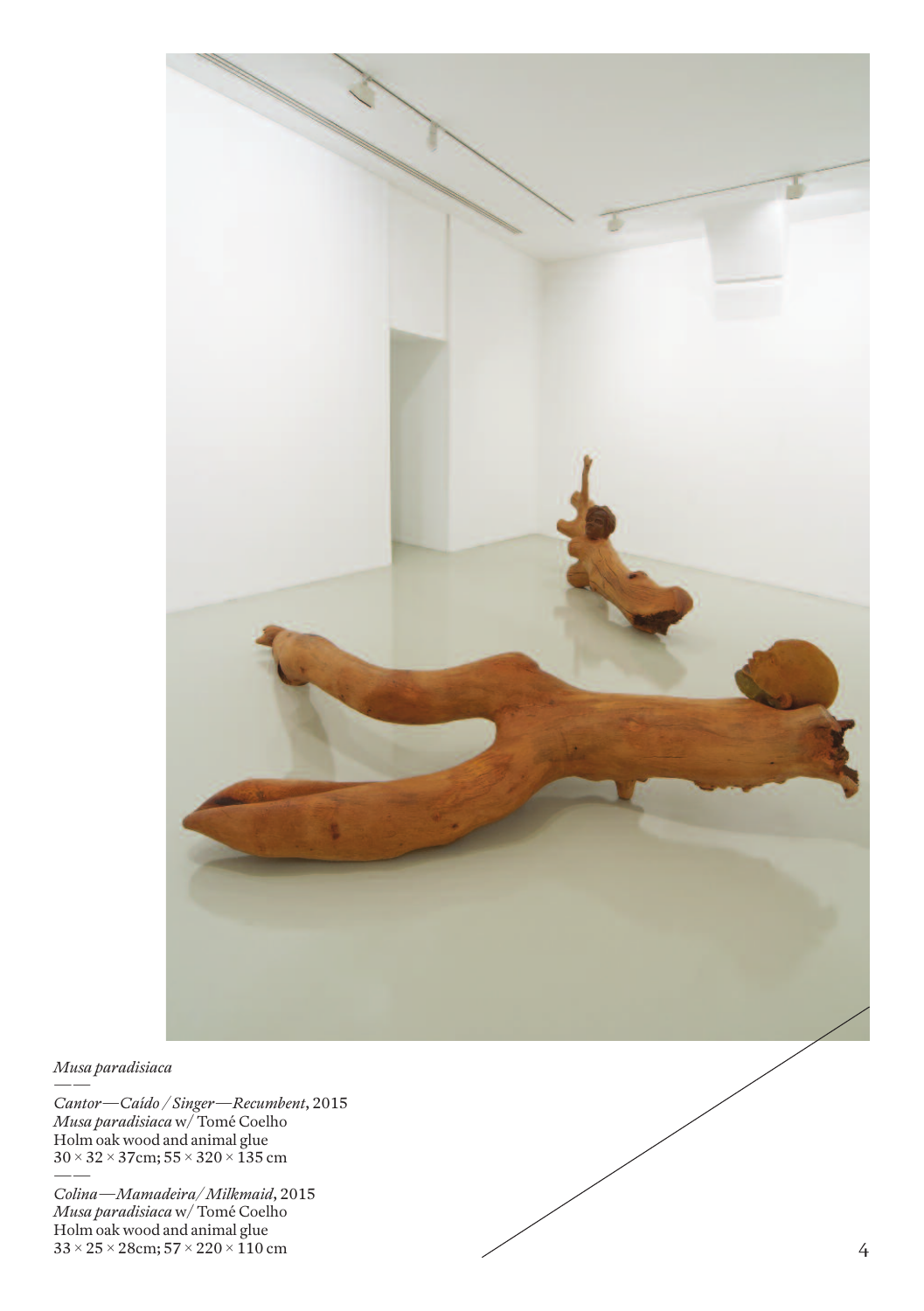### **Coleção António Cachola**

## EM S TANTO

*Curator and texts* **Delfim Sardo**

*Coordination* **Gabinete de Comunicação e Imagem (Fidelidade)**

*Installation Coordination* **António Sequeira Lopes**

*Installation* **Silvia Santos e André Tasso**

*Support* **Museu de Arte Contemporânea de Elvas, MACE**

*Design* **Atelier Pedro Falcão**

*Translations* **Kennis Translations**

**The works belong to the António Cachola Collection**

**March 7 -> April 22, 2016**

**Chiado8 – Espaço Fidelidade Arte Contemporânea Largo do Chiado n.º 8, 1249-125 Lisboa Tel. 213.401.676 www.fidelidademundial.pt**



s runtiu<br>ISUE DE

RER



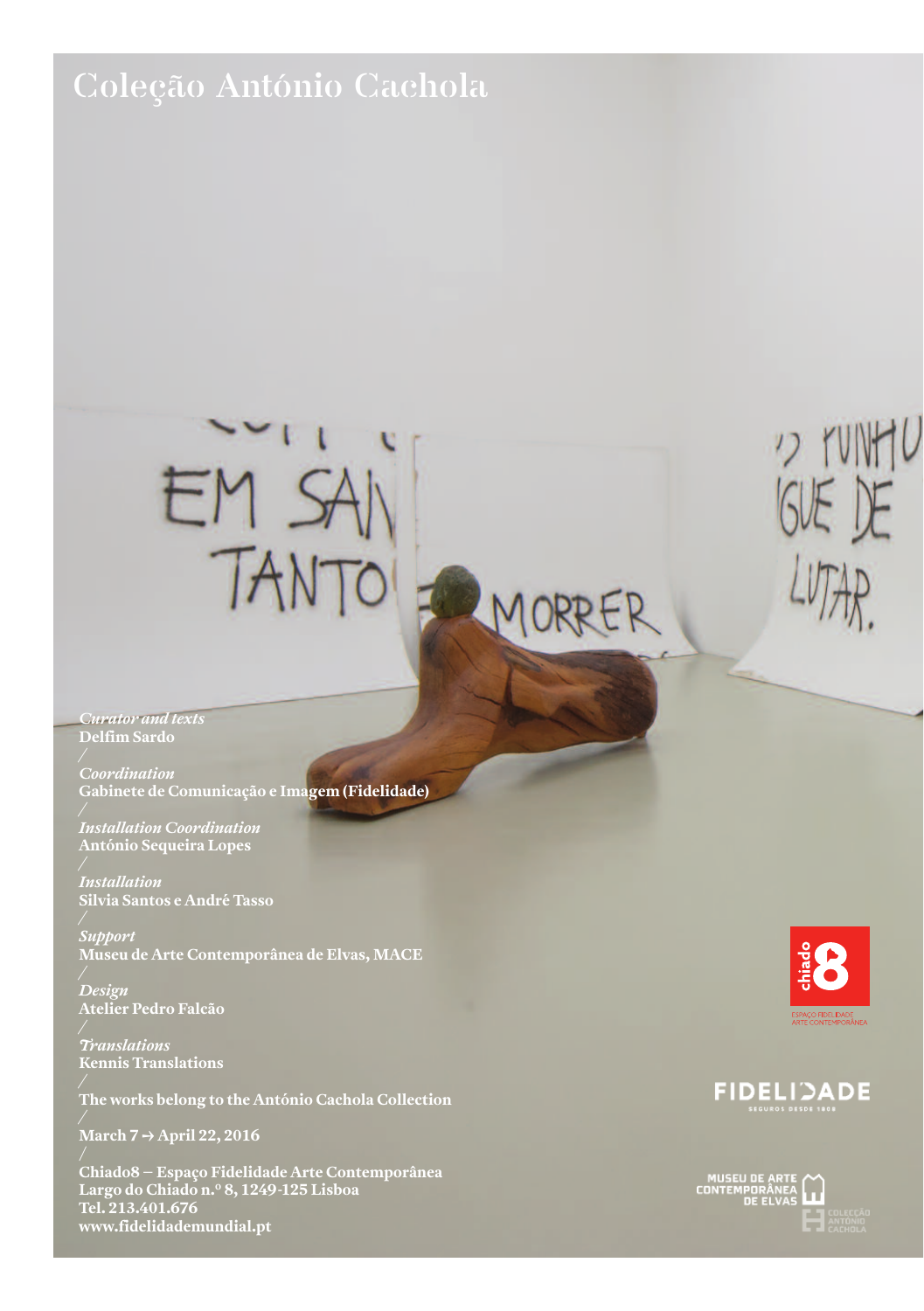

### **Mauro Cerqueira**

**Born in Guimarães in 1982, he lives and works in Porto. His work involves the use of a wide array of artistic media, from drawing, sculpture, installation and performance to painting. Political and vernacular in tone, his installations are often associated with performative processes. The creation of artist books, with a strong emphasis on the use of drawing, has also occupied an important area of his creative activities.**

**Since graduating in Drawing from the Escola Superior Artística do Porto, he has been exhibiting regularly in Portugal, where he is represented by Galeria Múrias Centeno, and in Madrid, Berlin, Ghent and Barcelona.In 2012, he received a grantfrom the Calouste Gulbenkian Foundation to study at Kunstlerhaus Bethanien in Berlin. He has participated in exhibitions in museums in Portugal and abroad, including the Serralves Museum of Contemporary Art(Porto), Museu Coleção Berardo (Lisbon), Arts Santa Mónica (Barcelona), La Casa Encendida (Madrid) and Caixa Cultural Rio de Janeiro, among others.**

**His work notably involves alternative spaces, often in partnership with André Sousa, including the project A Certain Lack of Coherence (Porto).**

#### *Musa paradisiaca*

**Comprised of Miguel Ferrão (Lisbon, 1986) and Eduardo Guerra (Lisbon, 1986), Musa Paradisiaca is an artistic collective, "based on a dialogue" – as the artists themselves define it – thatinvolves a wide array of individual and collective partnerships with people from diverse fields and is based on the idea of sharing personal experiences. The performativity of its collective actions is the driving force**  $b$ ehind a project that seeks to recover the primordial idea of personal and collec**tive experience. The diversity of means and processes used includes collective actions, podcasts, films, sculptures, installations, drawing and any process deemed appropriate for conjuring narratives and establishing common fields of experience.**

**Miguel Ferrão and Eduardo Guerra began working together in 2010 and are graduates ofthe School of Fine Arts atthe University of Lisbon, with a Master on Philosophy/Aesthetics by the FCSH from the Universidade Nova, in Lisbon. They have been exhibiting their projects regularly in Portugal and abroad, including the Modern Art Centre atthe Calouste Gulbenkian Foundation (Lisbon), Palais de Tokyo (Paris), Kunsthalle Lissabon (Lisbon),José de Guimarães International Arts Centre (Guimarães) and, recently, at CRAC Alsace (Selestat, France).**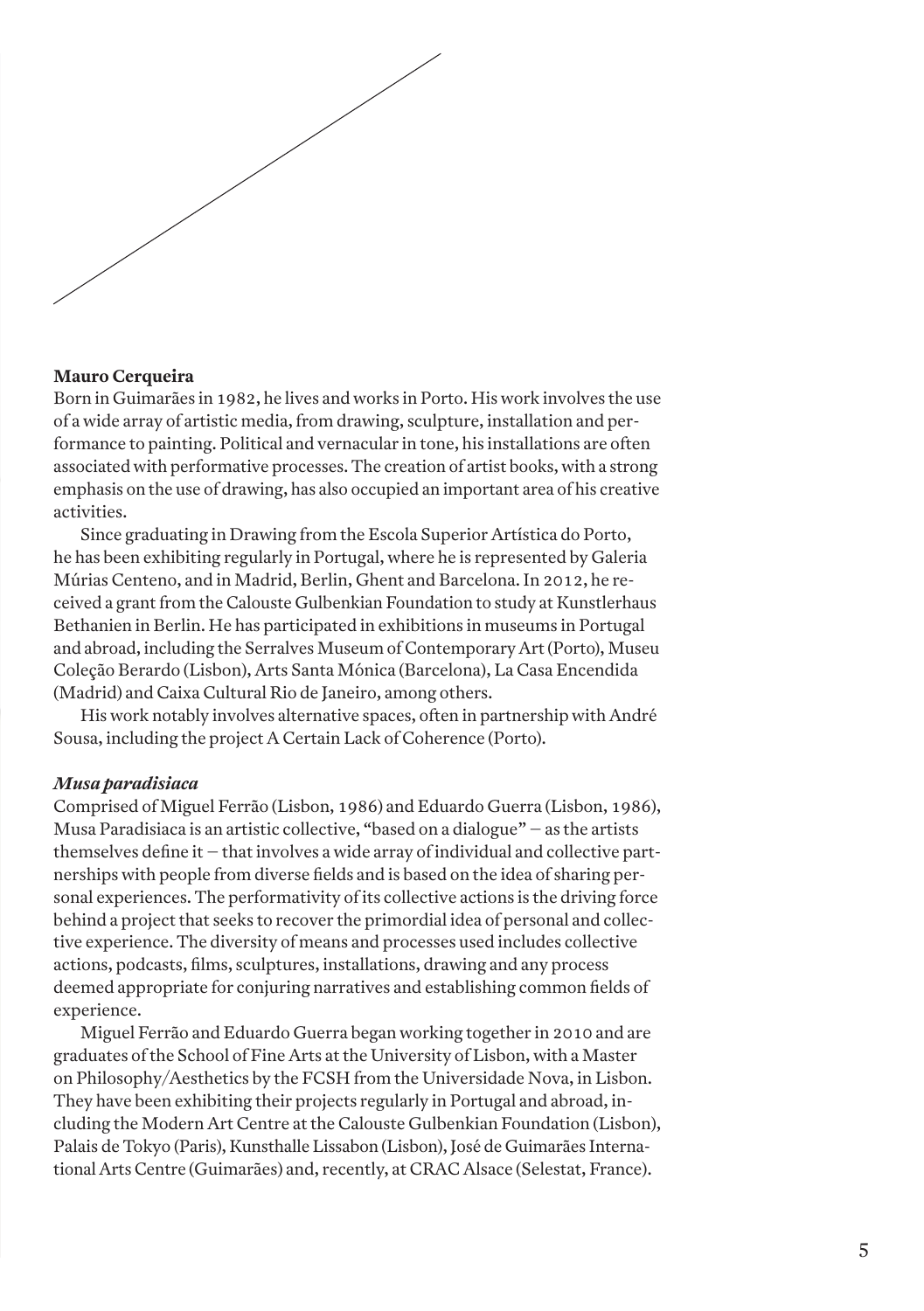Mauro Cerqueira e Musa paradisiaca

Installation view, detail